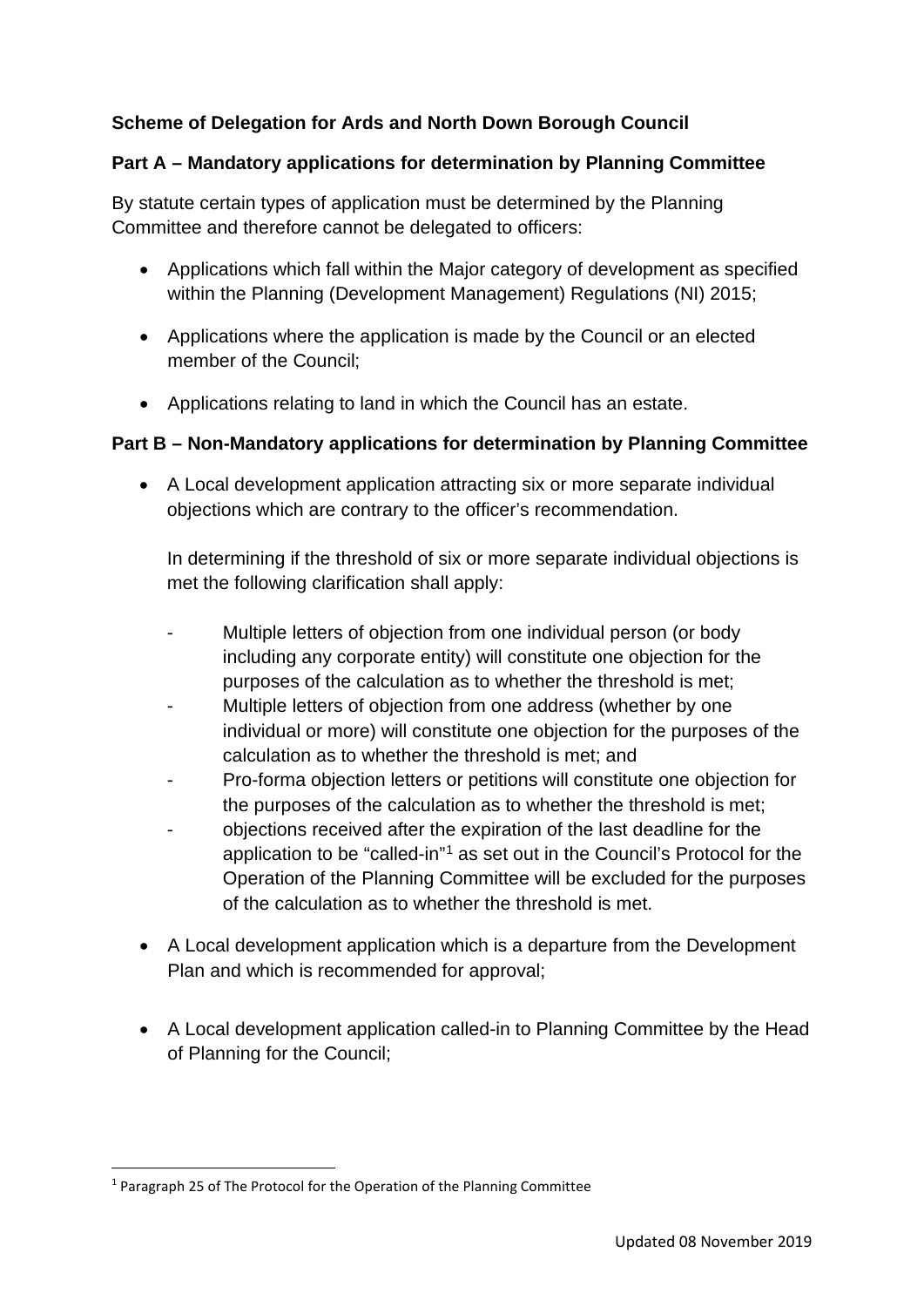- A Local development application called-in to Planning Committee from the delegated list<sup>[2](#page-1-0)</sup> as set out in the Council's Protocol for the Operation of the Planning Committee by a member of that Committee – a sound planning reason having been given for such a referral;
- A Local development application called-in by any Councillor within 25 working days<sup>[3](#page-1-1)</sup> of the application being validated  $-$  a sound planning reason having been given for such a referral (as set out in the Council's Protocol for the Operation of the Planning Committee);
- A planning (legal) agreement is required;
- Modification to a planning agreement is required.

## **Part C – Delegated Applications**

The appointed person is the Head of Planning within the Council and any officer nominated by the Head of Planning, who will be responsible for determining the following:

• All Local development applications whether for approval or refusal, with the exceptions listed at Part B above.

## **Part D – Enforcement and Determination of Other Planning Matters**

In relation to other planning responsibilities, the following matters are delegated to the appointed officer:

- All enforcement of planning controls to include:
	- − Service of an Enforcement Notice;
	- − Service of a Listed Building Enforcement Notice;
	- − Service of Hazardous Substances Contravention Notice;
	- − Service of a Stop Notice;
	- − Service of a Temporary Stop Notice;
	- − Service of a Breach of Condition Notice;
	- − Service of Tree Replanting Notice;
	- − Withdrawal/modification of any of the Notices specified above, as appropriate;
	- − Service of Warning Letters and Planning Contravention Notices;
	- − Determination of applications for Certificates of Lawful Use or Development;

<span id="page-1-0"></span><sup>&</sup>lt;sup>2</sup> Paragraph 25 of the Protocol for the Operation of the Planning Committee

<span id="page-1-1"></span><sup>&</sup>lt;sup>3</sup> Paragraph 24 of The Protocol for the Operation of the Planning Committee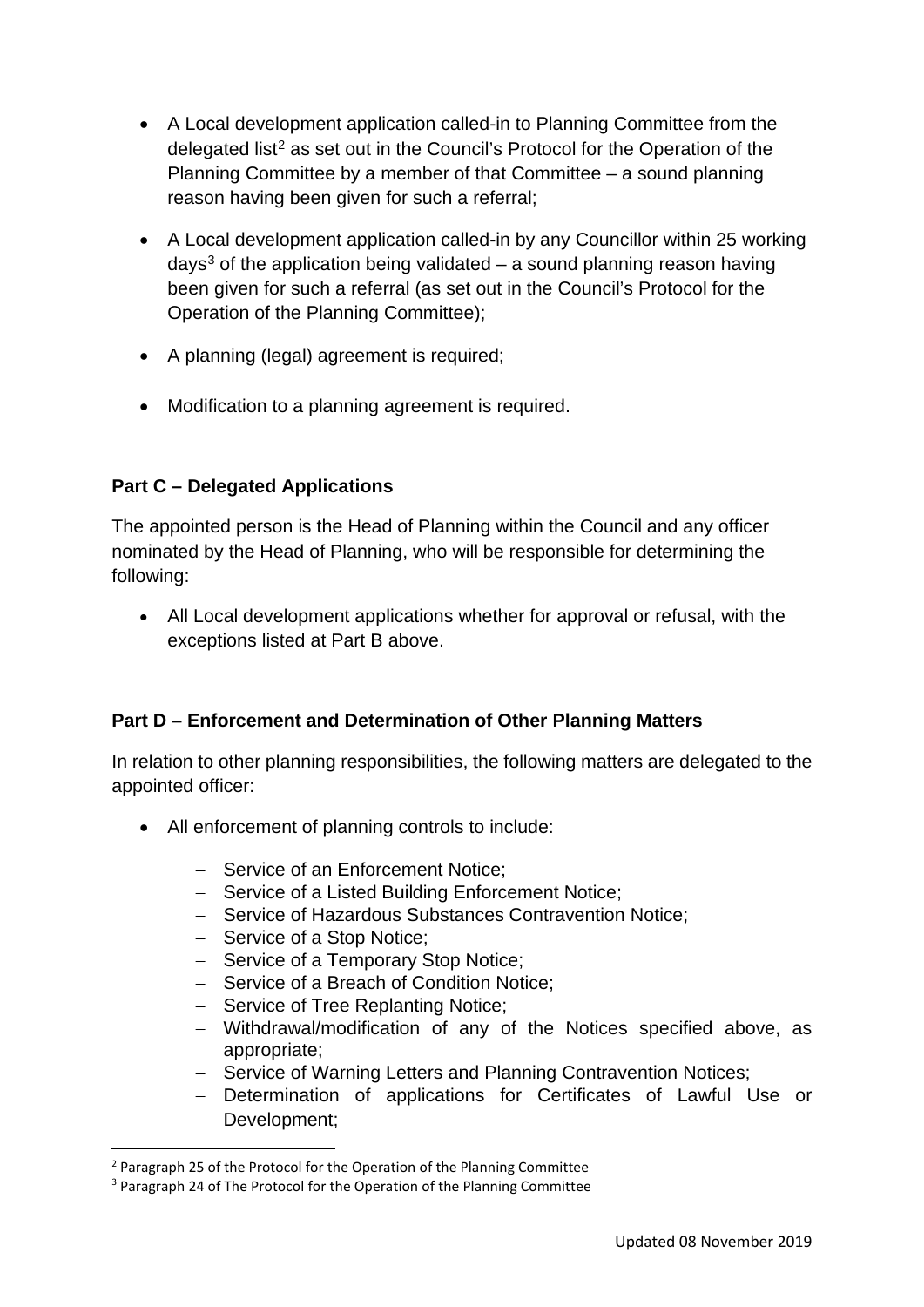- − Service of a Fixed Penalty Notice, except in circumstances where the person appointed considers the breach of planning control could result in immediate public danger or development which may result in permanent damage to the environment. Examples include: the demolition of, or works to, a listed building; the felling of protected trees; the demolition of a building in a conservation area; or the commencement of building operations without permission;
- − Service of a Discontinuance Order;
- − The instigation of court proceedings e.g. prosecution for non-compliance with a statutory notice or injunction proceedings.

Other planning matters to include:

- The serving/affixing of a Building Preservation Notice;
- The withdrawal of a Building Preservation Notice;
- The making and serving of a provisional Tree Preservation Order;
- The making and serving of a Tree Preservation Order;
- Revocation of a Tree Preservation Order;
- Determination of any application to carry out works to a protected tree (i.e. a tree the subject of a Tree Preservation Order or within a Conservation Area);
- Determination as to appropriate replanting in relation to tree(s) the subject of a Tree Preservation Order or within a Conservation Area;
- Determination of non-material change applications to planning permissions;
- Determination of any application for Conservation Area consent;
- Determination of any application for advertisement consent;
- Determination of any application for listed building consent:
- Determination of any application for hazardous substances consent;
- Revocation or modification of any of the above consents;
- Issuance of Urgent Works Notice;
- The screening of and determination decisions on development proposals required under the Environmental Impact Assessment or Habitats Regulations;
- Discharge of planning conditions;
- Determination of any application for variation or removal of condition(s) previously attached to permission to develop land;
- Drafting of legal agreements.

## **Part E – Legal Challenge**

The Council provides delegated authority to the Head of Planning to instigate or defend judicial review proceedings on behalf of the Council, and instruct such Counsel or experts in association with the Council's solicitor deemed necessary to defend any decision of the Council, or a challenge to such a decision, the Head of Planning sees fit in the interests of the Council.